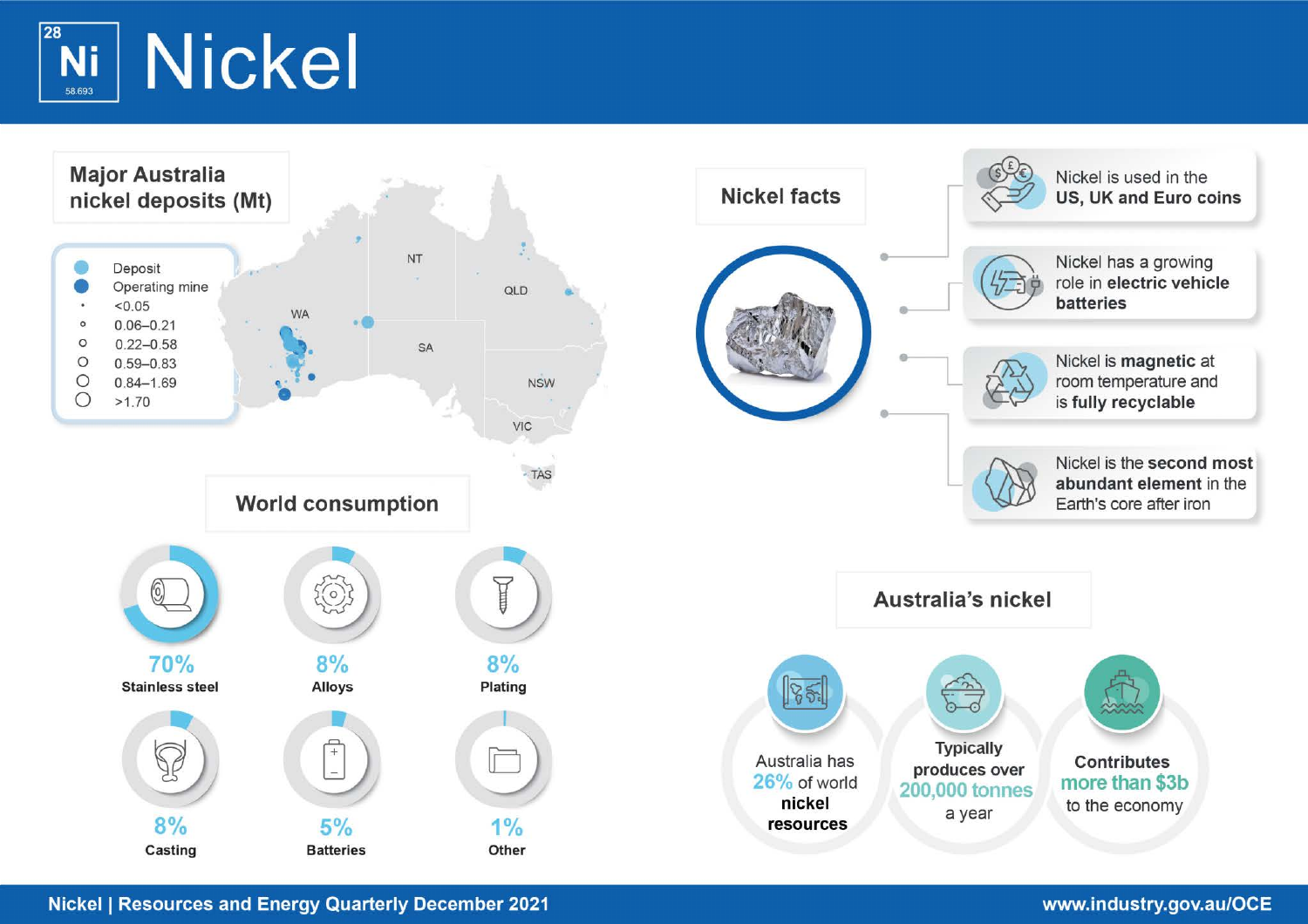

# Trade map | December 2021

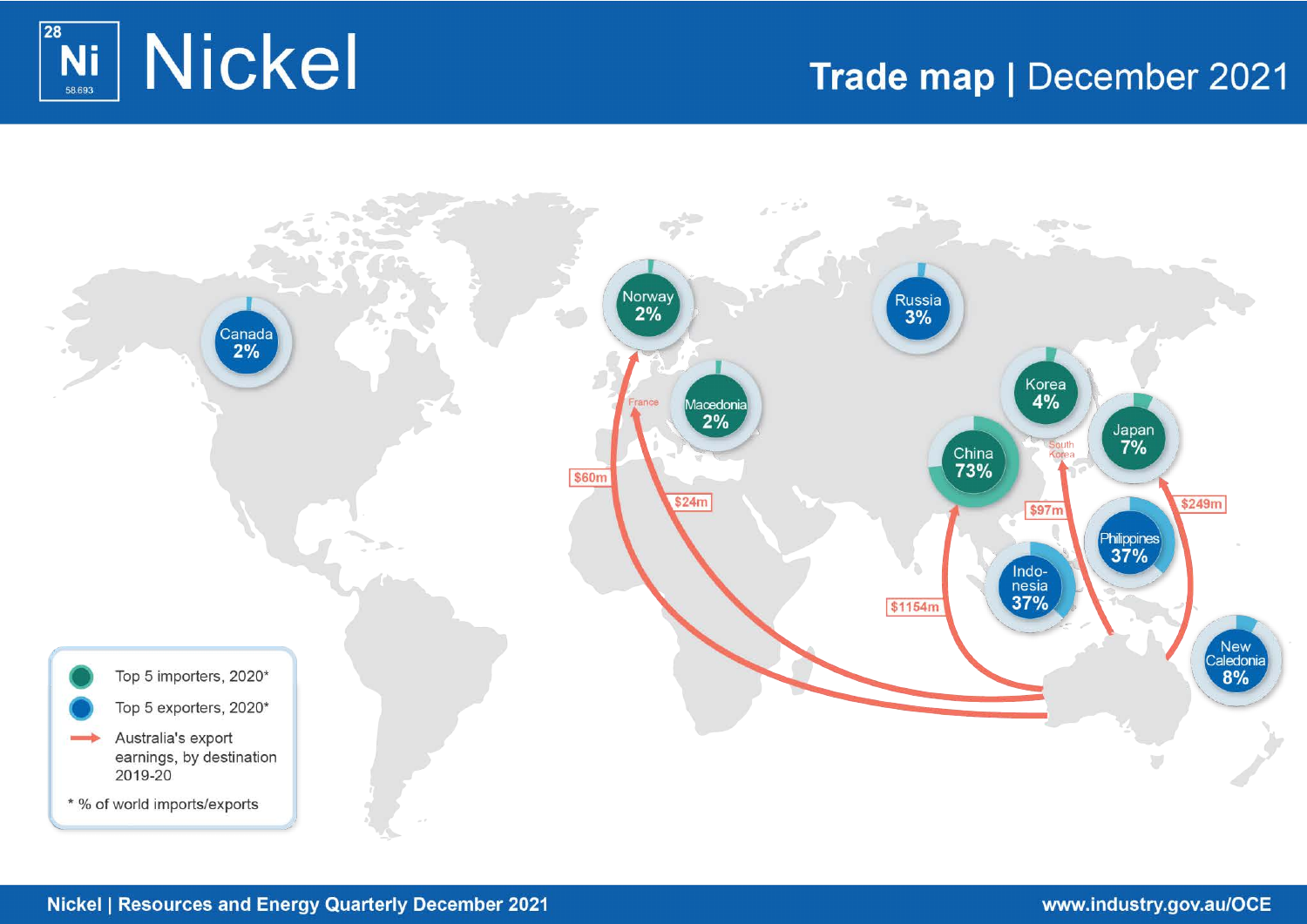# **13.1 Summary**

- The nickel price is estimated to average US\$18,388 a tonne in 2021. 34% higher than in 2020. Strong demand in stainless steel usage and electric vehicle batteries drove early gains, and supply-side shocks propelled subsequent gains.
- New projects and expansions are expected to lift Australia's export volumes from an estimated 181,000 tonnes in 2020–21 to about 272,000 tonnes in 2022–23 (*see [Australia section\)](#page-5-0)*.
- Australia's nickel export earnings are forecast to rise on the back of growing export volumes and higher prices, reaching \$5.2 billion in 2021–22 and \$4.8 billion in 2022–23, up from \$3.8 billion in 2020–21.

# **13.2 World consumption**

#### Nickel consumption growth stumbles

Global nickel consumption grew by 14% year-on-year in the September quarter 2021 as the industry continues to rebound following the COVID-19 pandemic. However, episodes of power rationing in China have contributed to a 3.3% quarter-on-quarter decline in nickel consumption in the September quarter — with consumption likely to be subdued into the December quarter as well. Despite this, global finished nickel demand is still estimated to reach 2.8 million tonnes in 2021, up 16% from 2020. Demand is expected to continue to grow, hitting 2.9 million tonnes in 2022, and 3.1 million tonnes in 2023.

Nickel will be of growing importance to the global supply chain. The United States Geological Survey (USGS) has added nickel to its critical minerals list for 2021. Nickel's addition to this list offers miners access to US government subsidies, encouraging greater supply. It is expected that these effects will be felt beyond the forecast period.

#### Power rationing a hurdle to stainless steel's rebound

Stainless steel still constitutes the majority of global nickel demand, despite the burgeoning electric vehicle (EV) sector. China thus remains crucial to nickel markets, since it produces close to 60% of the world's

stainless steel output. However, power rationing has significantly decreased Chinese stainless steel output, with monthly output being approximately 330,000 tonnes — or 24% — lower than expected in September. This decreased output implies a drop in demand of around 26,000 tonnes of nickel for the month of September alone (Figure 13.1). Data for October suggests demand will be equally subdued through the December quarter. With energy demand set to remain high as the Northern Hemisphere winter begins, it is plausible that power rationing may continue to be a feature of the Chinese economy as 2022 begins, constraining stainless steel output in the first half of 2022 at least.

In spite of China's production problems, global stainless steel production in 2021 is still forecast to be 14% higher than in 2020, largely supported by government stimulus spending and strong Chinese production in the first half of 2021. Global growth in stainless steel production is expected to moderate to 6% in 2022 and 4% in 2023 (Figure 13.2). This growth is expected to be driven by expansions from Delong (Indonesia) and Tsingshan (China), while stainless steel production is set to remain relatively stable in the US, Europe, Japan and Taiwan.

#### **Figure 13.1: Refined nickel consumption by major country**



■ China ■ Rest of world ■ European Union ■ Japan ■ Indonesia ■ United States

Source: International Nickel Study Group (2021), Department of Industry, Science, Energy and Resources (2021)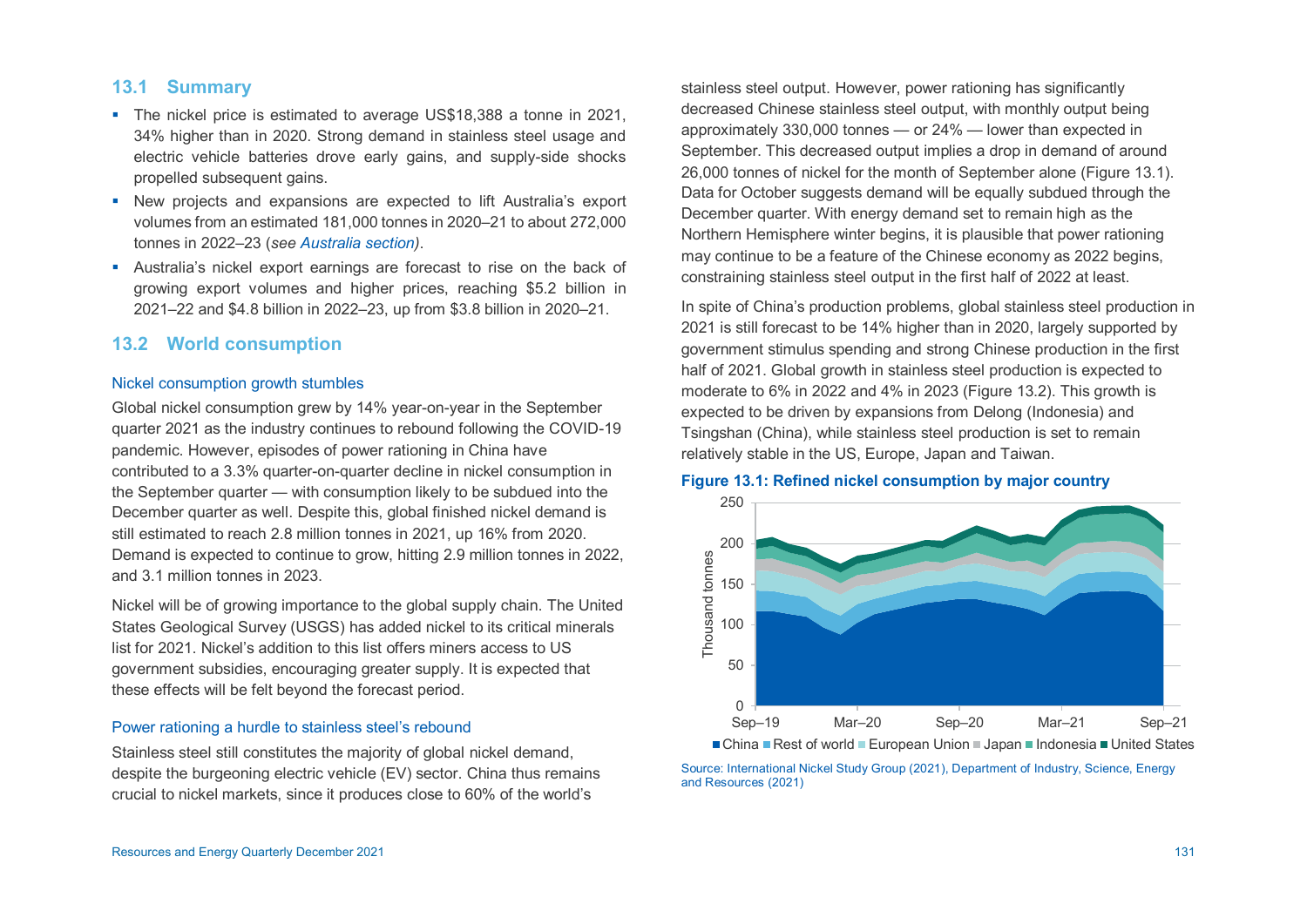## Expectations of future consumption growth driven by the battery sector

Accelerating demand for EVs — as part of global moves towards decarbonisation — is driving rising demand for nickel. Nickel use in battery precursors is forecast to increase by 60% to 280,000 tonnes globally in 2021, with China accounting for 75% of this demand.

Use in battery precursors accounted for about 6% of primary nickel consumption in 2020. However, rising EV penetration rates, combined with increased use of nickel in batteries, is projected to see this contribution reach 12% by 2023. This will likely be driven by demand in the EU, China and the US in the short term, while local EV value chains in populous nations such as India and Indonesia are likely to drive consumption beyond the forecast period. Also pointing to the growing importance of nickel in the EV supply chain, several supply deals were struck between refined nickel producers and automotive and battery manufacturers, including BHP's Nickel West deal with Prime Planet Energy & Solutions' (PPES) to supply Nickel Sulphate (see *Australia section*).

#### **Figure 13.2: Forecast nickel consumption by use**



Source: International Nickel Study Group (2021), Department of Industry, Science, Energy and Resources (2021), BloombergNEF (2021)

# **13.3 World Production**

#### Global nickel production set to increase in 2021

Global mined nickel production is estimated to rise by 10% year-on-year to 2.7 million tonnes in 2021, as production ramps up in Indonesia and returns to pre-COVID-19 levels in other regions. Mine production increased by 12% year-on-year in the September quarter 2021, while refined production increased 4.5% year-on-year. In 2021, refined nickel production is expected to increase by 10% to 2.6 million tonnes.

Indonesian nickel mining has largely returned to pre-COVID-19 pandemic levels, and continues to grow. In the September quarter 2021, Indonesian mine production was up 3.9% quarter-on-quarter and 29% year-on-year.

Mining has been halted at Vale's Onça Puma operations in Brazil, after an injunction was brought against them by the state's environmental agency in October. This will affect December quarter 2021 production.

Canadian refined output fell 18% quarter-on-quarter, mainly owing to protest action at Vale's Sudbury operations. The protests occurred for a total of 70 days, of which 40 were in the September quarter, and reduced finished nickel output by 11,000 tonnes in the September quarter 2021.

Production in the Philippines continues its significant rise. Mine production increased 26% quarter-on-quarter in September quarter 2021, after more than doubling quarter-on-quarter in the June quarter 2021. This rise is despite the continuation of the ban on new open cut mines.

Russian mine production rebounded to pre-COVID-19 levels in the September quarter 2021, after a slow start in the first half of 2021. Norilsk Nickel completed the recommencement of its Russian operations, with production expected to return to full capacity in December. Consolidated nickel output (refined and intermediate products) was 43,000 tonnes for the quarter — an increase of 80% from the June quarter.

World mine production is expected to increase by 7.7% in 2022 and 9.3% in 2023, largely driven by increased mine production in Indonesia.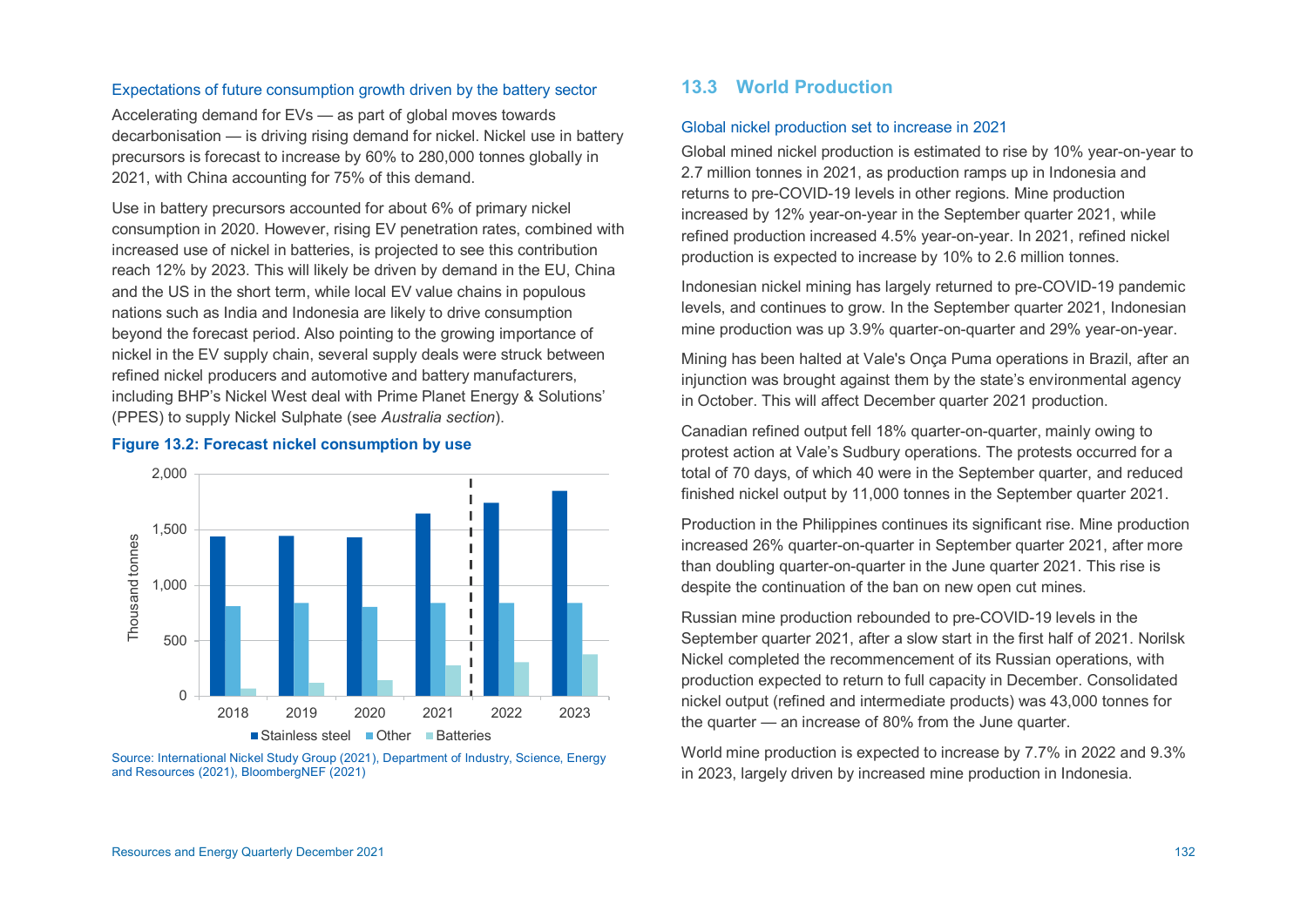#### Rising cost affecting refined nickel production

Rising costs have significantly curtailed refined nickel production in China. Refined nickel production is energy intensive, and as rising energy costs cut profitability, finished nickel production in 2021 is expected to be 6.6% lower than in 2020 (which was already lower than the preceding year due to the COVID-19 pandemic). Costs pressures have also come from rising ore costs, as lower shipments from the Philippines (disrupted by seasonal monsoons) force higher competition for cargoes. Scrap usage has risen by about 5% in China, in an effort to reduce the need for primary nickel.

## **Figure 13.3: Refined nickel production by major country**



and Resources (2021)

Indonesian nickel pig iron (NPI) costs have also risen sharply in line with input costs, with the price of energy having risen 50% over the last year. However, Indonesian producers have access to local nickel ore supply at a government-regulated price. Despite global cost pressures, Indonesia's refined nickel production rose by 33% year-on-year in the September quarter 2021. Production is coming from NPI and high pressure acid leach (HPAL) operations (Figure 13.3). Lygend, a Chinese company, is adding

to NPI production, with 20 production lines planned and first production expected in early 2022.

HPAL producers are also seeing significant cost pressures, due to higher sulphur costs. Quantum's Ravensthorpe HPAL plant saw its pre-cobalt credit cash costs rise to \$22,751 per tonne — an annual rise of two thirds.

## **13.4 Prices**

#### Prices have been volatile in the September quarter

Nickel prices were volatile in 2021, with prices peaking at almost US\$20,000 a tonne in mid-February 2021, falling to \$17,320 a tonne in the June quarter 2021 and then rebounding to average \$19,125 a tonne in the September quarter 2021 (Figure 13.5). Prices averaged around US\$19,500 a tonne in the December quarter — a figure which hides significant price fluctuations within the quarter. Prices were significantly affected by power rationing in China — on both the demand and supply side — in the December quarter 2021. Initially, weaker demand from stainless steel makers saw prices fall to US\$18,000 a tonne. However, the decline in refined nickel supply has now far outweighed the decrease in nickel demand, creating upward pressure on the nickel price. As a result, the nickel price reached a 7-year high of US\$21,046 a tonne in October. Rumours about a potential export ban on various nickel products by the Indonesian government have also created uncertainty, and pushed prices up.

Elevated prices are expected to be supported through the continued proliferation of EVs into the global market. Non-stainless steel demand (primarily batteries, including those used in EVs) is expected to grow by 7.3% annually. Nickel supply — especially for EVs in the form of nickel chemicals — remains tight, with some market participants finding supplies difficult to source in the second half of 2021. That said, there remains some downside risks if the semiconductor chip shortage continues and forces temporary shutdowns in automotive manufacturing plants. Volkswagen has announced it has shut two EV plants for a week in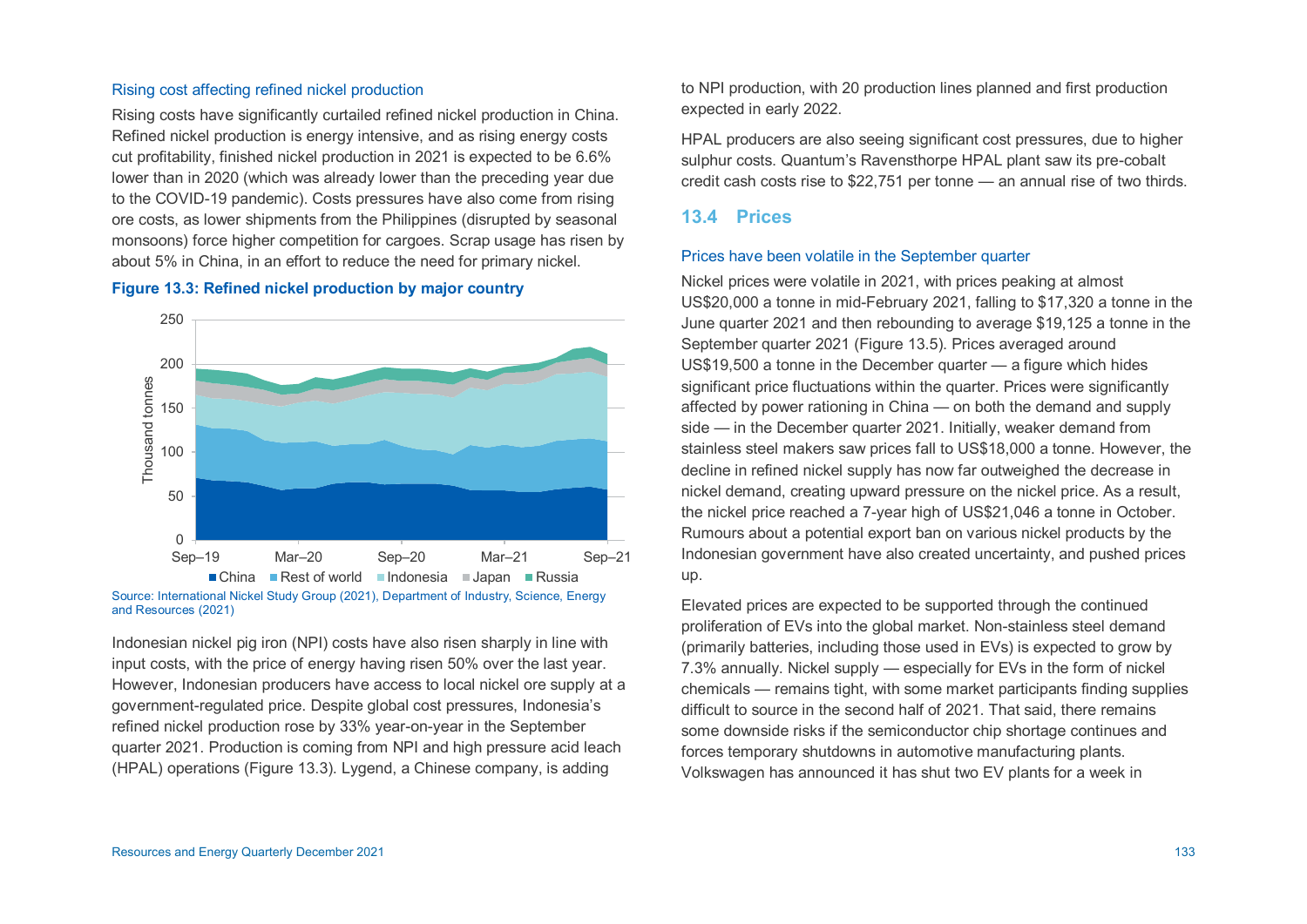November, affecting 5,000 vehicles, while Tesla has pushed delivery for new Model S and Model X orders out to the March quarter 2023.

Nickel prices are expected to ease to about US\$18,600 a tonne in 2022 and US\$17,200 a tonne in 2023, as power rationing eases, which will lift supply to around the same level as demand (Figure 13.4).





Source: International Nickel Study Group (2021), Department of Industry, Science, Energy and Resources (2021)

# <span id="page-5-0"></span>**13.5 Australia**

## Export earnings to grow

In 2020–21, nickel export earnings were \$3.8 billion, roughly the same as in the previous year (Figure 13.6). Over the outlook period, export earnings are forecast to reach \$5.2 billion in 2021–22 and \$4.8 billion in 2022–23. Export earnings growth is based on rising output — as operations restart and new capacity comes online — spurred by strong nickel prices, as the battery sector expands. Export volumes are forecast to total 257,000 tonnes in 2021–22 — up 42% year-on-year — and to climb to 272,000 tonnes in 2022–23.

## **Figure 13.5: Nickel price and stock levels**



## Expectations of market growth support openings and restarts

The battery sector continues to grow, with global EV sales expected to rise to over 5 million vehicles in 2021 (see *lithium* chapter). This is expected to keep nickel price growth strong in the short term.

Panoramic Resources has begun mining and developing the Savannah nickel project in Western Australia (WA). The mine has produced its first concentrate, with the first shipments expected in December 2021. Average annual output of 9,100 tonnes of nickel is planned.

Poseidon Nickel has stated it may make a FID on Golden Swan by the end of 2021, with production possible by the December quarter 2022. This follows upgrades to its contained resources. Mincor have issued a start notice for an offtake and processing agreement with BHP for its Kambalda Nickel Operations (KNO), with first concentrate sales expected in June quarter 2022 — a quarter later than planned, due to labour shortages in WA. Production at Nova decreased by 13% quarter-on-quarter — to 6,889 tonnes — due to an expected decrease in feed grades and recoveries. Output at Forrestania in WA was 3,741 tonnes, down 24%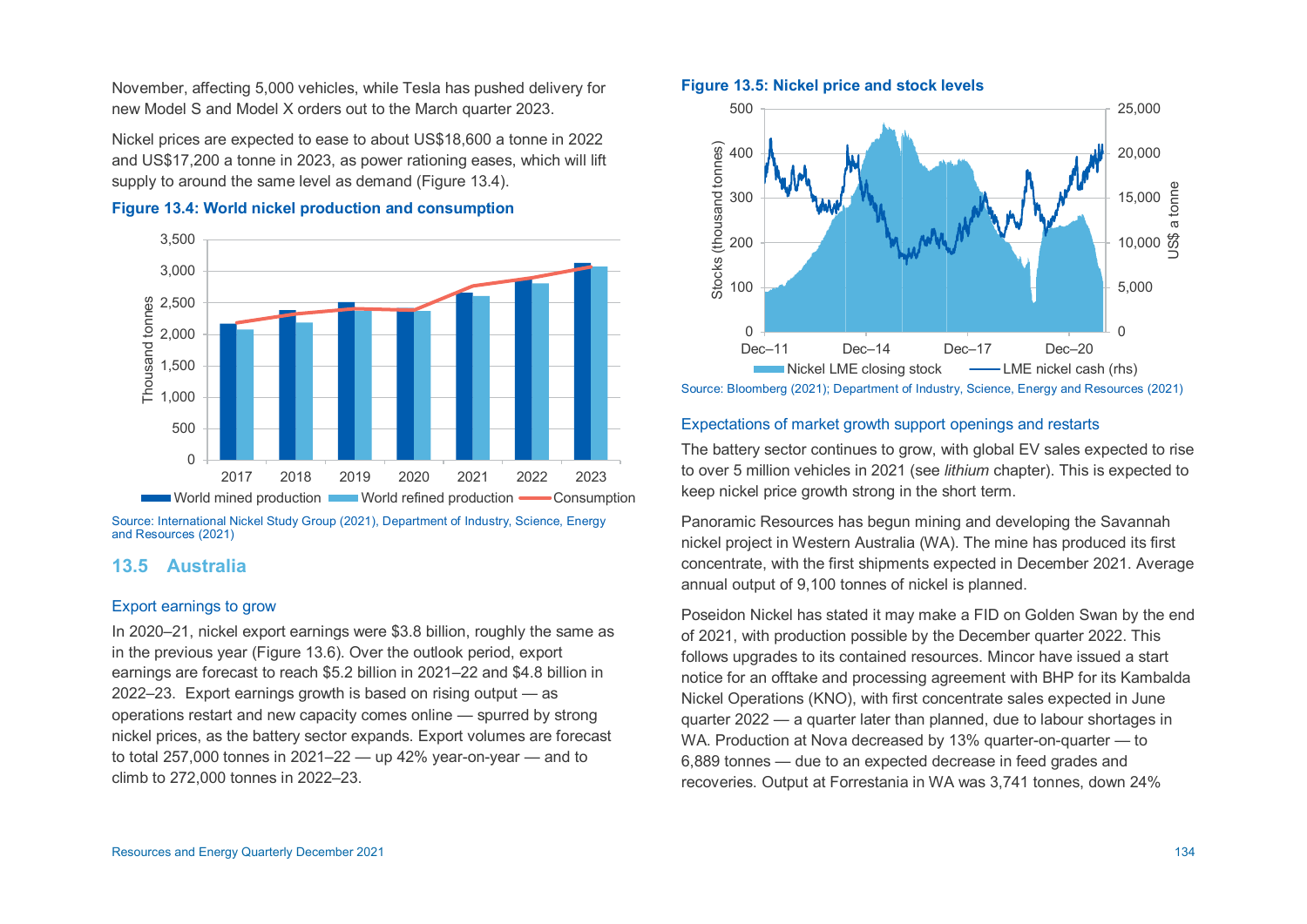quarter-on-quarter, due to the mining of lower ore grades. Western Areas' Odysseus produced its first ore in October, and is undertaking an offtake tender process for the sale of its concentrate, which is expected for the December quarter 2022.

Australia's mine production is forecast to lift from 162,000 tonnes in 2020–21 to 219,000 tonnes in 2022–23. Output during the 2019–20 to 2021–22 period has been impacted by Ravensthorpe's entry, closure and re-entry.





Source: ABS (2021) International Trade in Goods and Services, 5368.0; Department of Industry, Science, Energy and Resources (2021)

#### Significant potential exists in battery chemicals capacity

Australia's refinery output is forecast to rise from 105,000 tonnes in 2020–21 to 129,000 tonnes in 2022–23. First Quantum has lowered its guidance for 2021 to 17,000–20,000 tonnes of nickel, due to both equipment delays for its Ravensthorpe operation in WA, as well as the impacts of COVID-19 travel restrictions and higher (sulphur) production costs. Production for the September quarter 2021 was 4,248 tonnes of nickel. First Quantum have completed an agreement for POSCO to secure 7,500 tonnes of nickel in a mixed nickel-cobalt hydroxide precipitate from 2024; enough for 180,000 electric cars a year.

Quarterly output at BHP's Nickel West operations in WA was steady at about 14,400 tonnes of nickel in the September quarter 2021. Nickel West produced its first nickel sulphate crystals in the September quarter 2021, with saleable production expected in December quarter 2021. Production capacity of 100,000 tonnes of nickel sulphate per annum is expected when fully operational. BHP has signed a Memorandum of Understanding (MoU) with Prime Planet Energy & Solutions (PPES) and Toyota Tsusho Corporation (TTC) to deliver nickel sulphate from its Nickel West facility.

## Exploration expenditure

In the September quarter 2021, nickel and cobalt exploration fell slightly to \$60 million — down 2.4% on the previous quarter but up 22% year-onyear (Figure 13.7).

#### **Figure 13.7: Australia's nickel and cobalt exploration expenditure**



Source: ABS (2021) Mineral and Petroleum Exploration, Australia, 8412.0

#### Revisions to the outlook

Australia's nickel export earnings forecasts have been revised up from the September 2021 *Resources and Energy Quarterly*, due to minor upward revisions to the nickel price.